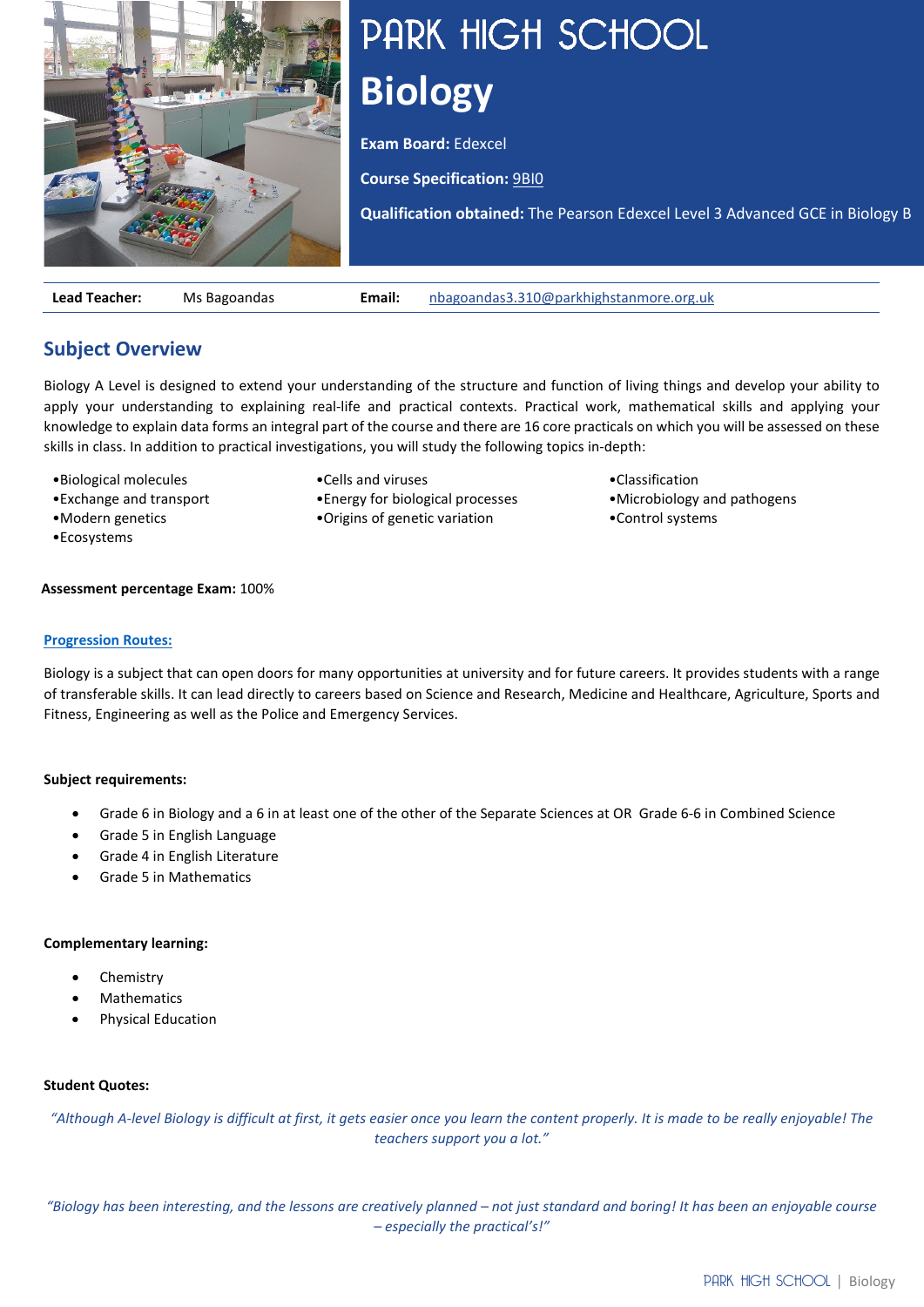## **Year 12**

#### **Topics covered:**

- Biological Molecules
- Cells and Viruses
- Classification
- Exchange and Transport
- Energy for Biological Processes

## **Year 13**

**Topics covered:**

- Microbiology and Pathogens
- Modern Genetics
- Origins of Genetic Variation
- Control Systems

**Ecosystems** 

## **Assessment**

Is 100% Exam. There are three separate exams (9BIO/01, 9BIO/02 9BIO/03) & that are sat at the end of Year 13.

| <b>Unit Code</b> | <b>Unit Title</b>                                   | <b>Guided Learning</b><br><b>Hours</b> | <b>Assessment Details</b>                                                                                                                  | Weighting |
|------------------|-----------------------------------------------------|----------------------------------------|--------------------------------------------------------------------------------------------------------------------------------------------|-----------|
| 9BIO/01          | Advanced Biochemistry,<br>Microbiology and Genetics | 100                                    | Examination: 90 mark paper, 1hr 45 min                                                                                                     | 30%       |
| 9BIO/02          | Advanced Physiology, Evolution<br>and Ecology       | 100                                    | Examination: 90 mark paper, 1hr 45min                                                                                                      | 30%       |
| 9BIO/03          | General and Practical Principles in<br>Biology      | 130                                    | Examination: 120 mark paper, 2hr<br>30min[synoptic exam]                                                                                   | 40%       |
| 9BIO/04          | Science Practical endorsement                       | 20                                     | Teacher assessment of the practical's will lead to an<br>overall mark of Pass or Fail which will be reported on<br>the results certificate |           |

# **Additional information**

#### **Course specific equipment:**

A Lab coat is required for all practical lessons in Biology and Chemistry. (This can be bought locally from Workwear World Ltd., 441- 445 Honeypot lane, Stanmore. Approx. cost £16.)

**Essential Reading Material:**

Edexcel AS/A Level Biology B Book 1 978-1447991144

Edexcel A Level Biology B Book 2 978-1447991151

*Note: Book 1 is needed for the 1st year of the course and Book 2 is needed for the 2nd year of the course*

## **Recommended resources:**

<https://www.s-cool.co.uk/a-level/biology>

[https://www.thestudentroom.co.uk/](https://www.thestudentroom.co.uk/g/resources?q=&subject_id%5B0%5D=biology)

## **Enrichment:**